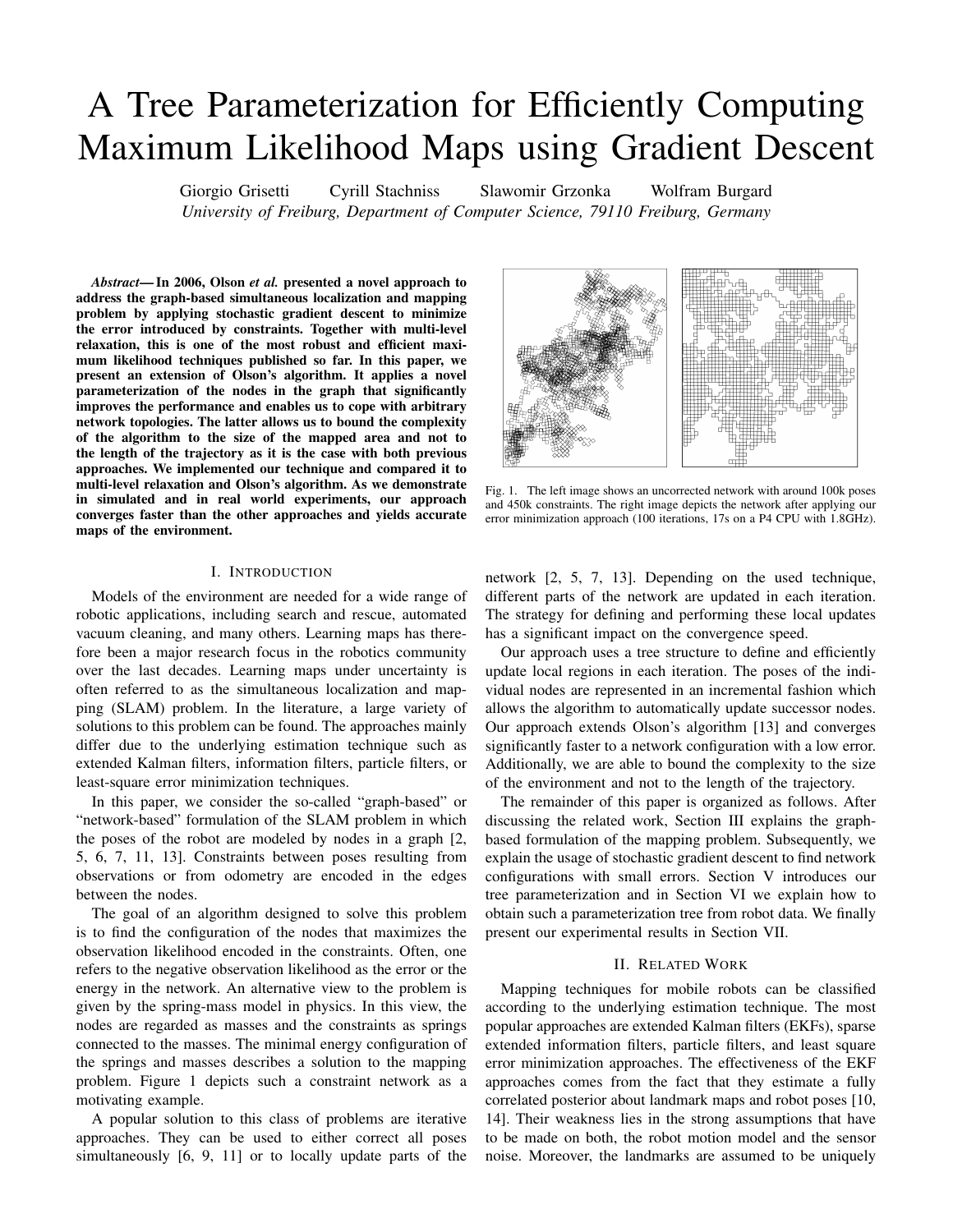identifiable. There exist techniques [12] to deal with unknown data association in the SLAM context, however, if certain assumptions are violated the filter is likely to diverge [8].

Frese's TreeMap algorithm [4] can be applied to compute nonlinear map estimates. It relies on a strong topological assumption on the map to perform sparsification of the information matrix. This approximation ignores small entries in the information matrix. In this way, Frese is able to perform an update in  $\mathcal{O}(\log n)$  where *n* is the number of features.

An alternative approach is to find maximum likelihood maps by least square error minimization. The idea is to compute a network of relations given the sequence of sensor readings. These relations represent the spatial constraints between the poses of the robot. In this paper, we also follow this way of formulating the SLAM problem. Lu and Milios [11] first applied this approach in robotics to address the SLAM problem using a kind of brute force method. Their approach seeks to optimize the whole network at once. Gutmann and Konolige [6] proposed an effective way for constructing such a network and for detecting loop closures while running an incremental estimation algorithm. Howard *et al.* [7] apply relaxation to localize the robot and build a map. Duckett *et al.* [2] propose the usage of Gauss-Seidel relaxation to minimize the error in the network of constraints. In order to make the problem linear, they assume knowledge about the orientation of the robot. Frese *et al.* [5] propose a variant of Gauss-Seidel relaxation called multi-level relaxation (MLR). It applies relaxation at different resolutions. MLR is reported to provide very good results and is probably the best relaxation technique in the SLAM context at the moment.

Note that such maximum likelihood techniques as well as our method focus on computing the best map and assume that the data association is given. The ATLAS framework [1] or hierarchical SLAM [3], for example, can be used to obtain such data associations (constraints). They also apply a global optimization procedure to compute a consistent map. One can replace such optimization procedures by our algorithm and in this way make ATLAS or hierarchical SLAM more efficient.

The approach closest to the work presented here is the work of Olson *et al.* [13]. They apply stochastic gradient descent to reduce the error in the network. They also propose a representation of the nodes which enables the algorithm to perform efficient updates. The approach of Olson *et al.* is one of the current state-of-the-art approaches for optimizing networks of constraints. In contrast to their technique, our approach uses a different parameterization of the nodes in the network that better takes into account the topology of the environment. This results in a faster convergence of our algorithm.

Highly sophisticated optimization techniques such as MLR or Olson's algorithm are restricted to networks that are built in an incremental way. They require as input a sequence of robot poses according to the traveled path. First, this makes it difficult to use these techniques in the context of multi-robot SLAM. Second, the complexity of the algorithm depends on the length of the trajectory traveled by the robot and not on the size of the environment. This dependency prevents to use these approaches in the context of lifelong map learning.

One motivation of our approach is to build a system that depends on the size of the environment and not explicitely on the length of the trajectory. We designed our approach in a way that it can be applied to arbitrary networks. As we will show in the remainder of this paper, the ability to use arbitrary networks allows us to prune the trajectory so that the complexity of our approach depends only on the size of the environment. Furthermore, our approach proposes a more efficient parameterization of the network when applying gradient descent.

# III. ON GRAPH-BASED SLAM

Most approaches to graph-based SLAM focus on estimating the most-likely configuration of the nodes and are therefore referred to as maximum-likelihood (ML) techniques [2, 5, 6, 11, 13]. They do not consider to compute the full posterior about the map and the poses of the robot. The approach presented in this paper also belongs to this class of methods.

The goal of graph-based ML mapping algorithms is to find the configuration of the nodes that maximizes the likelihood of the observations. For a more precise formulation consider the following definitions:

- $\mathbf{x} = (x_1 \cdots x_n)^T$  is a vector of parameters which describes a configuration of the nodes. Note that the parameters  $x_i$  do not need to be the absolute poses of the nodes. They are arbitrary variables which can be mapped to the poses of the nodes in real world coordinates.
- $\delta_{ii}$  describes a constraint between the nodes j and i. It refers to an observation of node  $i$  seen from node  $i$ . These constraints are the edges in the graph structure.
- $\Omega_{ji}$  is the information matrix modeling the uncertainty of  $\delta_{ii}$ .
- $f_{ii}(\mathbf{x})$  is a function that computes a zero noise observation according to the current configuration of the nodes  $j$  and i. It returns an observation of node  $i$  seen from node  $i$ .

Given a constraint between node  $i$  and node  $i$ , we can define the *error*  $e_{ii}$  introduced by the constraint as

$$
e_{ji}(\mathbf{x}) = f_{ji}(\mathbf{x}) - \delta_{ji} \tag{1}
$$

as well as the *residual*  $r_{ii}$ 

$$
r_{ji}(\mathbf{x}) = -e_{ji}(\mathbf{x}). \tag{2}
$$

Note that at the equilibrium point,  $e_{ji}$  is equal to 0 since  $f_{ji}(\mathbf{x}) = \delta_{ji}$ . In this case, an observation perfectly matches the current configuration of the nodes. Assuming a Gaussian observation error, the negative log likelihood of an observation  $f_{ji}$  is

$$
F_{ji}(\mathbf{x}) \propto (f_{ji}(\mathbf{x}) - \delta_{ji})^T \Omega_{ji} (f_{ji}(\mathbf{x}) - \delta_{ji}) \qquad (3)
$$

$$
= e_{ji}(\mathbf{x})^T \Omega_{ji} e_{ji}(\mathbf{x}) \tag{4}
$$

$$
= r_{ji}(\mathbf{x})^T \Omega_{ji} r_{ji}(\mathbf{x}). \tag{5}
$$

Under the assumption that the observations are independent, the overall negative log likelihood of a configuration x is

$$
F(\mathbf{x}) = \sum_{\langle j,i\rangle \in \mathcal{C}} F_{ji}(\mathbf{x}) \tag{6}
$$

$$
= \sum_{\langle j,i\rangle \in \mathcal{C}} r_{ji}(\mathbf{x})^T \Omega_{ji} r_{ji}(\mathbf{x}). \tag{7}
$$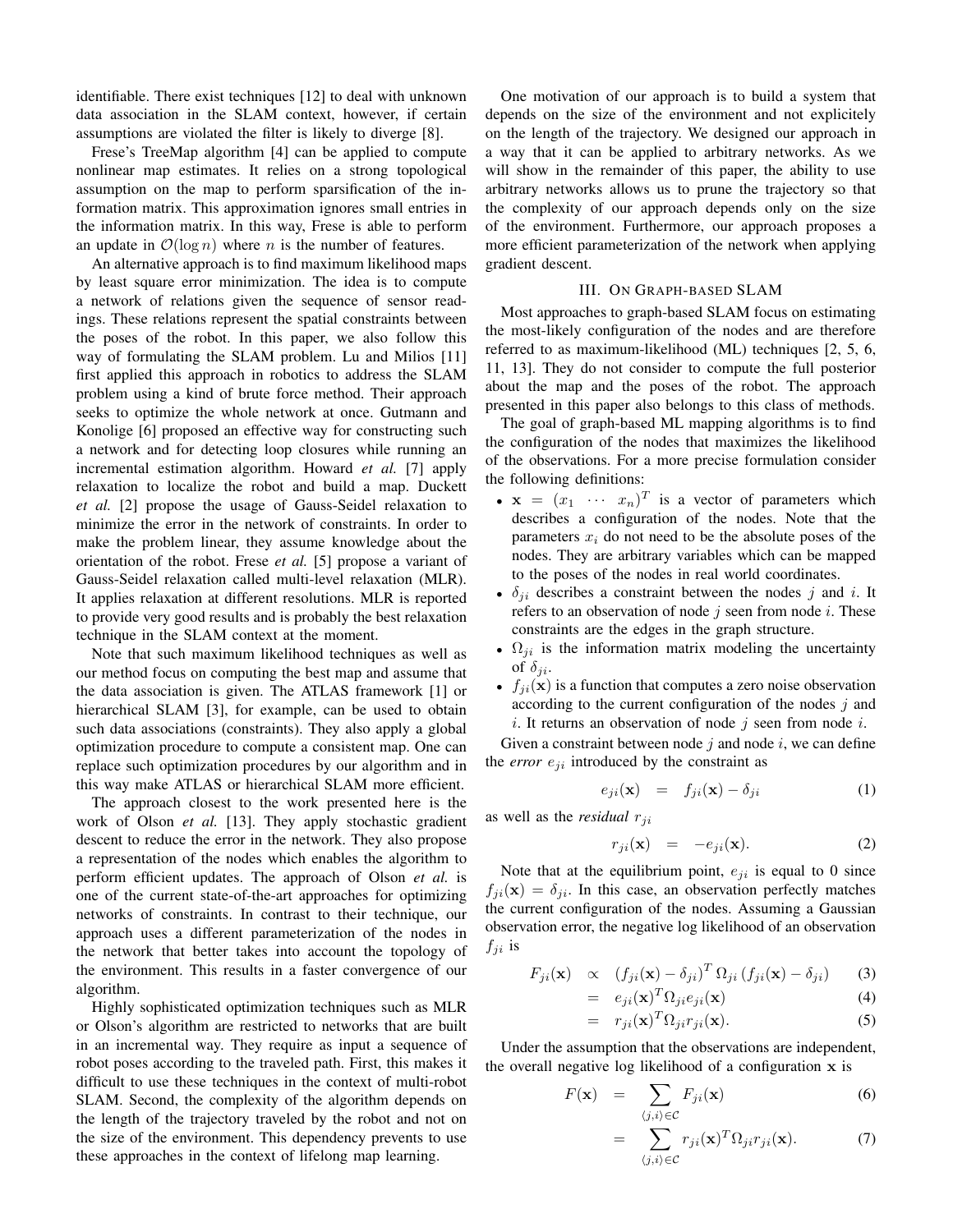Here  $C = \{\langle j_1, i_1\rangle, \ldots, \langle j_M, i_M\rangle\}$  is set of pairs of indices for which a constraint  $\delta_{j_m i_m}$  exists.

The goal of a ML approach is to find the configuration  $x^*$ of the nodes that maximizes the likelihood of the observations. This can be written as

$$
\mathbf{x}^* = \operatorname*{argmin}_{\mathbf{x}} F(\mathbf{x}).\tag{8}
$$

# IV. STOCHASTIC GRADIENT DESCENT FOR MAXIMUM LIKELIHOOD MAPPING

Olson *et al.* [13] propose to use a variant of the preconditioned stochastic gradient descent (SGD) to address the SLAM problem. The approach minimizes Eq. (8) by iteratively selecting a constraint  $\langle j, i \rangle$  and by moving the nodes of the network in order to decrease the error introduced by the selected constraint. Compared to the standard formulation of gradient descent, the constraints are not optimized as a whole but individually. The nodes are updated according to the following equation:

$$
\mathbf{x}^{t+1} = \mathbf{x}^t + \underbrace{\lambda \cdot \mathbf{H}^{-1} J_{ji}^T \Omega_{ji} r_{ji}}_{\Delta \mathbf{x}_{ji}}
$$
(9)

Here  $x$  is the set of variables describing the locations of the poses in the network and  $H^{-1}$  is a preconditioning matrix.  $J_{ji}$ is the Jacobian of  $f_{ji}$ ,  $\Omega_{ji}$  is the information matrix capturing the uncertainty of the observation, and  $r_{ji}$  is the residual.

Reading the term  $\Delta x_{ji}$  of Eq. (9) from right to left gives an intuition about the sequential procedure used in SGD:

- $r_{ji}$  is the residual which is the opposite of the error vector. Changing the network configuration in the direction of the residual  $r_{ji}$  will decrease the error  $e_{ji}$ .
- $\Omega_{ji}$  represents the information matrix of a constraint. Multiplying it with  $r_{ji}$  scales the residual components according to the information encoded in the constraint.
- $J_{ji}^T$ : The role of the Jacobian is to map the residual term into a set of variations in the parameter space.
- H is the Hessian of the system and it represents the curvature of the error function. This allows us to scale the variations resulting from the Jacobian depending on the curvature of the error surface. We actually use an approximation of H which is computed as

$$
\mathbf{H} \simeq \sum_{\langle j,i \rangle} J_{ji} \Omega_{ji} J_{ji}^T. \tag{10}
$$

Rather than inverting the full Hessian which is computationally expensive, we approximate it by

$$
\mathbf{H}^{-1} \quad \simeq \quad [\text{diag}(\mathbf{H})]^{-1}.
$$
 (11)

•  $\lambda$  is a learning rate which decreases with the iteration of SGD and which makes the system to converge to an equilibrium point.

In practice, the algorithm decomposes the overall problem into many smaller problems by optimizing the constraints individually. Each time a solution for one of these subproblems is found, the network is updated accordingly. Obviously, updating the different constraints one after each other can have opposite effects on a subset of variables. To avoid infinitive oscillations, one uses the learning rate to reduce the fraction of the residual which is used for updating the variables. This makes the solutions of the different sub-problems to asymptotically converge towards an equilibrium point that is the solution reported by the algorithm.

This framework allows us to iteratively reduce the error given the network of constraints. The optimization approach, however, leaves open how the nodes are represented (parameterized). Since the parameterization defines also the structure of the Jacobians, it has a strong influence on the performance of the algorithm.

The next section addresses the problem of how to parameterize a graph in order to efficiently carry out the optimization approach.

## V. NETWORK PARAMETERIZATIONS

The poses  $\mathbf{p} = \{p_1, \ldots, p_n\}$  of the nodes define the configuration of the network. The poses can be described by a vector of parameters  $x$  such that a bijective mapping  $g$  between p and x exists

$$
\mathbf{x} = g(\mathbf{p}) \qquad \mathbf{p} = g^{-1}(\mathbf{x}). \tag{12}
$$

As previously explained, in each iteration SGD decomposes the problem into a set of subproblems and solves them successively. In this work, a subproblem is defined as the optimization of a single constraint. Different solutions to the individual subproblems can have antagonistic effects when combining them.

The parameterization  $g$  defines also the subset of variables that are modified by a single constraint update. A good parameterization defines the subproblems in a way that the combination step leads only to small changes of the individual solutions.

## *A. Incremental Pose Parameterization*

Olson *et al.* propose the so-called incremental pose parameterization. Given a set of node locations  $p_i$  and given a fixed order on the nodes, the incremental parameters  $x_i$  can be computed as follows

$$
x_i = p_i - p_{i-1}.\tag{13}
$$

Note that  $x_i$  is computed as the difference between two subsequent nodes and not by motion composition. Under this parameterization, the error in the global reference frame (indicated by primed variables) has the following form

$$
e'_{ji} = p_j - (p_i \oplus \delta_{ji}) \tag{14}
$$

$$
= \left(\sum_{k=i+1}^{j} x_k\right) + \underbrace{\left(\prod_{k=1}^{i} \tilde{R}_k\right)}_{R_i} \delta_{ji}, \qquad (15)
$$

where ⊕ is the motion composition operator according to Lu and Milios [11] and  $\tilde{R}_k$  the homogenous rotation matrix of the *parameter*  $x_k$ . The term  $R_k$  is defined as the rotation matrix of the *pose*  $p_k$ . The information matrix in the global reference frame can be computed as

$$
\Omega'_{ji} = R_i \Omega_{ji} R_i^T. \tag{16}
$$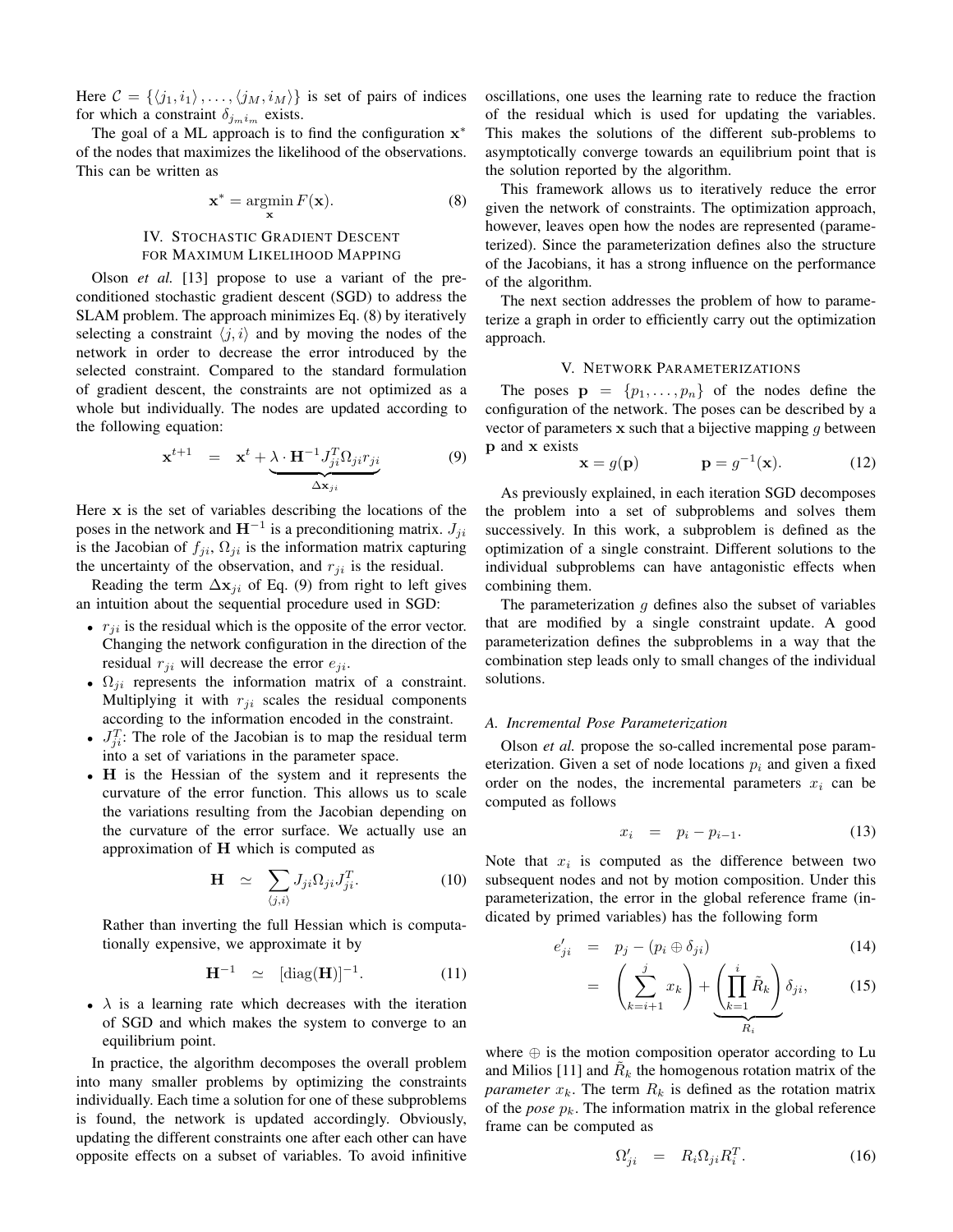According to Olson *et al.* [13], neglecting the contribution of the angular terms of  $x_0, \ldots, x_i$  to the Jacobian results in the following simplified form

$$
J'_{ji} = \sum_{k=i+1}^{j} \mathcal{I}_k \text{ with } \mathcal{I}_k = (0 \cdots 0 \underbrace{I}_{k} 0 \cdots 0). (17)
$$

Here 0 is the 3 by 3 zero matrix and  $I$  is the 3 by 3 identity.

Updating the network based on the constraint  $\langle j, i \rangle$  with such an Jacobian results in keeping the node  $i$  fixed and in distributing the residual along all nodes between  $j$  and  $i$ .

Olson *et al.* weight the residual proportional to  $j-i$  which is the number of nodes involved in the constraint. The parameter  $x_k$  of the node k with  $k = i + 1, \ldots, j$  is updated as follows

$$
\Delta x_k = \lambda w_k \Omega'_{ji} r'_{ji}, \qquad (18)
$$

where the weight  $w_k$  is computed as

$$
w_k = (j - i) \left[ \sum_{m=i+1}^{j} D_m^{-1} \right]^{-1} D_k^{-1}.
$$
 (19)

In Eq. (19),  $D_k$  are the matrices containing the diagonal elements of the  $k^{\text{th}}$  block of the Hessian H. Intuitively, each variable is updated proportional to the uncertainty about that variable. Note that the simple form of the Jacobians allows us to update the parameter vector for each node individually as expressed by Eq. (18).

The approach presented in this section is currently one of the best solutions to ML mapping. However, it has the following drawbacks:

- In practice, the incremental parameterization cannot deal with arbitrarily connected networks. This results from the approximation made in Eq. (17), in which the angular components are ignored when computing the Jacobian. This approximation is only valid if the subsequent nodes in Eq. (13) are spatially close. Furthermore, the way the error is distributed over the network assumes that the nodes are ordered according to poses along the trajectory. This results in adding a large number of nodes to the network whenever the robot travels for a long time in the same region. This requirement prevents an approach from merging multiple nodes into a single one. Merging or pruning nodes, however, is a necessary precondition to allow the robot lifelong map learning.
- When updating a constraint between the nodes  $j$  and  $i$ , the parameterization requires to change the  $i-i$  nodes. As a result, each node is likely to be updated by several constraints. This leads to a high interaction between constraints and will typically reduce the convergence speed of SGD. For example, the node  $k$  will be updated by all constraints  $\langle j', i' \rangle$  with  $i' < k \leq j'$ . Note that using an intelligent lookup structure, this operation can be carried out in  $\mathcal{O}(\log n)$  time where n is the number of nodes in the network [13]. Therefore, this is a problem of convergence speed of SGD and not a computational problem.

#### *B. Tree Parameterization*

Investigating a different parameterization which preserves the advantages of the incremental one but overcomes its drawbacks is the main motivation for our approach. First, our method should be able to deal with arbitrary network topologies. This would enable us to compress the graph whenever robot revisits a place. As a result, the size of the network would be proportional to the visited area and not to the length of the trajectory. Second, the number of nodes in the graph updated by each constraint should mainly depend on the topology of the environment. For example, in case of a loop-closure a large number of nodes need to be updated but in all other situations the update is limited to a small number of nodes in order to keep the interactions between constraints small.

Our idea is to first construct a spanning tree from the (arbitrary) graph. Given such a tree, we define the parameterization for a node as

$$
x_i = p_i - p_{\text{parent}(i)}, \tag{20}
$$

where  $p_{\text{parent}(i)}$  refers to the parent of node i in the spanning tree. As defined in Eq. (20), the tree stores the differences between poses. As a consequence, one needs to process the tree up to the root to compute the actual pose of a node in the global reference frame.

However, to obtain only the difference between two arbitrary nodes, one needs to traverse the tree from the first node upwards to the first common ancestor of both nodes and then downwards to the second node. The same holds for computing the error of a constraint. We refer to the nodes one needs to traverse on the tree as the path of a constraint. For example,  $\mathcal{P}_{ji}$  is the path from node i to node j for the constraint  $\langle j, i \rangle$ . The path can be divided into an ascending part  $\mathcal{P}_{ji}^{[-]}$  of the path starting from node i and a descending part  $\mathcal{P}_{ji}^{[+]}$  to node j. We can then compute the error in the global frame by

$$
e'_{ji} = p_j - (p_i \oplus \delta_{ji}) \tag{21}
$$

$$
= p_j - (p_i + R_i \delta_{ji}) \tag{22}
$$

$$
= \sum_{k^{[+]}\in \mathcal{P}_{ji}^{[+]}} x_{k^{[+]}} - \sum_{k^{[-]}\in \mathcal{P}_{ji}^{[-]}} x_{k^{[-]}} - R_i \delta_{ji}.
$$
 (23)

Here  $R_i$  is the rotation matrix of the pose  $p_i$ . It can be computed according to the structure of the tree as the product of the individual rotation matrices along the path to the root.

Note that this tree does not replace the graph as an internal representation. The tree only defines the parameterization of the nodes. It can furthermore be used to define an order in which the optimization algorithm can efficiently process the constraints as we will explain in the remainder of this section. For illustration, Figure 2 (a) and (b) depict two graphs and possible parameterization trees.

Similar to Eq. (16), we can express the information matrix associated to a constraint in the global frame by

$$
\Omega'_{ji} = R_i \Omega_{ji} R_i^T. \tag{24}
$$

As proposed in [13], we neglect the contribution of the rotation matrix  $R_i$  in the computation of the Jacobian. This approximation speeds up the computation significantly. Without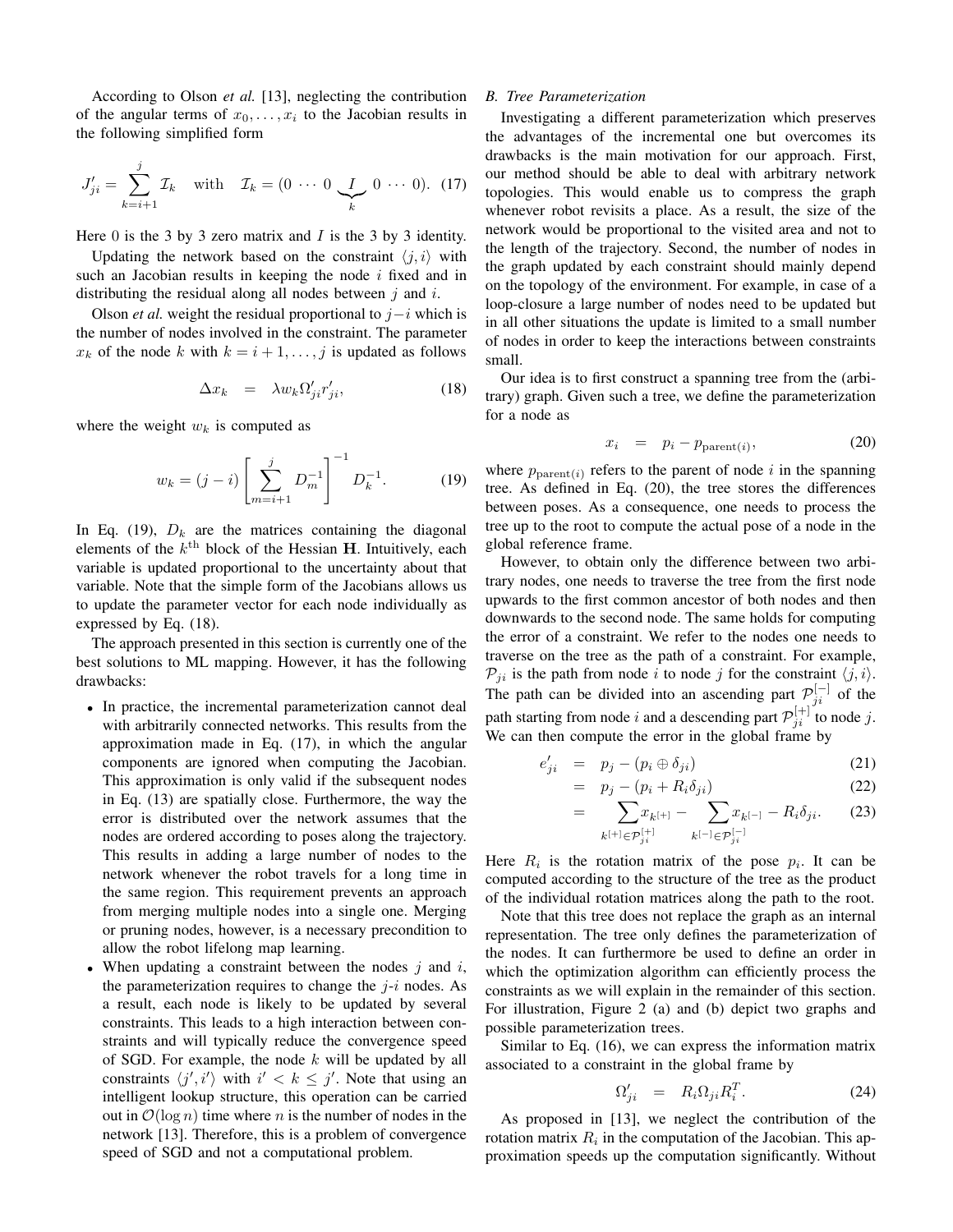

Fig. 2. (a) and (b): Two small example graphs and the trees used to determine the parameterizations. The small grey connections are constraints introduced by observations where black ones result from odometry. (c) Processing the constraints ordered according to the node with the smallest level in the path avoids the recomputation of rotational component of all parents. The same holds for subtrees with different root nodes on the same level.

this approximation the update of a single constraint influences the poses of all nodes up to the root.

The approximation leads to the following Jacobian:

$$
J'_{ji} = \sum_{k^{[+]}\in \mathcal{P}_{ji}^{[+]}} \mathcal{I}_{k^{[+]}} - \sum_{k^{[-]}\in \mathcal{P}_{ji}^{[-]}} \mathcal{I}_{k^{[-]}}
$$
 (25)

Compared to the approach described in the previous section, the number of updated variables per constraint is in practice smaller when using the tree. Our approach updates  $|\mathcal{P}_{ji}|$ variables rather than  $j - i$ . The weights  $w_k$  are computed as

$$
w_k = |\mathcal{P}_{ji}| \left[ \sum_{m \in \mathcal{P}_{ji}}^{j} D_m^{-1} \right]^{-1} D_k^{-1}, \tag{26}
$$

where  $D_k$  is the k-th diagonal block element of H. This results in the following update rule for the variable  $x_k$ 

$$
\Delta x_k = \lambda w_k \cdot \mathbf{s}(x_k, i, j) \cdot \Omega'_{ji} r'_{ji}, \tag{27}
$$

where the value of  $s(x_k, j, i)$  is +1 or -1 depending on where the parameter  $x_k$  is located on the path  $P_{ji}$ :

$$
\mathbf{s}(x_k, j, i) = \begin{cases} +1 & \text{if } x_k \in \mathcal{P}_{ji}^{[+]}\\ -1 & \text{if } x_k \in \mathcal{P}_{ji}^{[-]} \end{cases} \tag{28}
$$

Our parameterization maintains the simple form of the Jacobians which enables us to perform the update of each parameter variable individually (as can be seen in Eq. (27)). Note that in case one uses a tree that is degenerated to a list, this parameterization is equal to the one proposed by Olson *et al.* [13]. In case of a non-degenerated tree, our approach offers several advantages as we will show in the experimental section of this paper.

The optimization algorithm specifies how to update the nodes but does not specify the order in which to process the constraints. We can use our tree parameterization to sort the constraints which allows us to reduce the computational complexity of our approach.

To compute the residual of a constraint  $\langle j, i \rangle$ , we need to know the rotational component of the node  $i$ . This requires to traverse the tree up to the first node for which the rotational component is known. In the worst case, this is the root of the tree.

Let the *level* of a node be the distance in the tree between the node itself and the root. Let  $z_{ji}$  be the node in the path of the constraint  $\langle j, i \rangle$  with the smallest level. The level of the constraint is then defined as the level of  $z_{ii}$ .

Our parameterization implies that updating a constraint will never change the configuration of a node with a level smaller than the level of the constraint. Based on this knowledge, we can sort the constraints according to their level and process them in that order. As a result, it is sufficient to access the parent of  $z_{ji}$  to compute the rotational component of the node i since all nodes with a smaller level than  $z_{ji}$  have already been corrected.

Figure 2 (c) illustrates such a situation. The constraint  $\langle 7, 4 \rangle$ with the path 4, 3, 2, 7 does not change any node with a smaller level than the one of node 2. It also does not influence other subtrees on the same level such as the nodes involved in the constraint  $\langle 9, 8 \rangle$ .

In the following section, we describe how we actually build the tree given the trajectory of a robot or an arbitrary network as input.

# VI. CONSTRUCTION OF THE SPANNING TREE

When constructing the parameterization tree, we distinguish two different situations. First, we assume that the input is a sequence of positions belonging to a trajectory traveled by the robot. Second, we explain how to build the tree given an arbitrary graph of relations.

In the first case, the subsequent poses are located closely together and there exist constraints between subsequent poses resulting from odometry or scan-matching. Further constraints between arbitrary nodes result from observations when revisiting a place in the environment. In this setting, we build our parameterization tree as follows:

- 1) We assign a unique id to each node based on the timestamps and process the nodes accordingly.
- 2) The first node is the root of the tree (and therefore has no parent).
- 3) As the parent of a node, we choose the node with the smallest id for which a constraint to the current node exists.

This tree can be easily constructed on the fly. The Figures 2 (a) and (b) illustrates graphs and the corresponding trees. This tree has a series of nice properties when applying our optimization algorithm to find a minimal error configuration of the nodes. These properties are:

- The tree can be constructed incrementally: when adding a new node it is not required to change the existing tree.
- In case the robot moves through nested loops, the interaction between the updates of the nodes belonging to the individual loops depends on the number of nodes the loops have in common.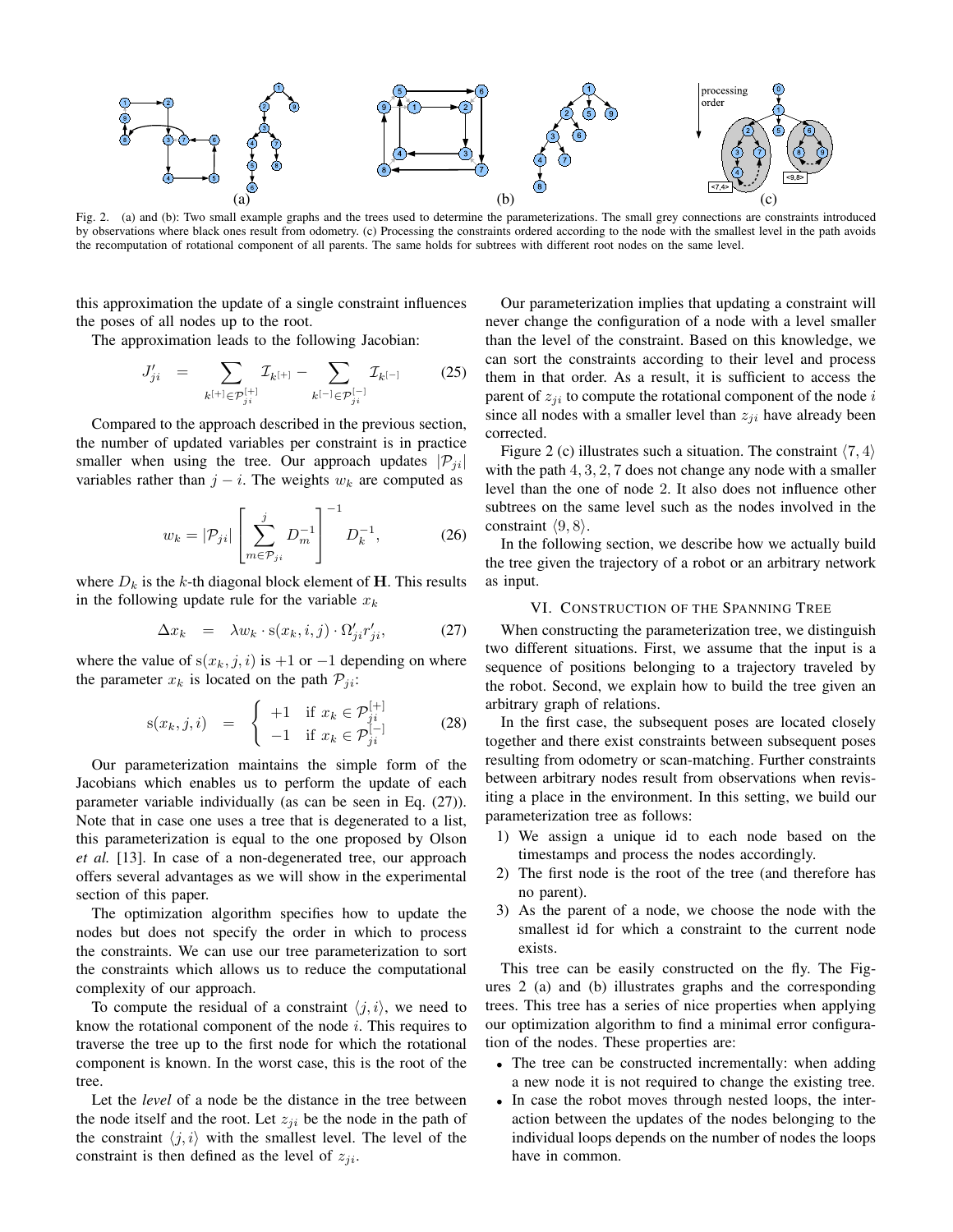• When retraversing an already mapped area and adding constraints between new and previously added nodes, the length of the path in the tree between these nodes is small. This means that only a small number of nodes need to be updated.

The second property is illustrated in Figure 2 (a). The two loops in that image are only connected via the constraint between the nodes 3 and 7. They are the only nodes that are updated by constraints of both loops.

The third property is illustrated in Figure 2 (b). Here, the robot revisits a loop. The nodes 1 to 4 are chosen as the parents for all further nodes. This results in short paths in the tree when updating the positions of the nodes while retraversing known areas.

The complexity of the approach presented so far depends on the length of the trajectory and not on the size of the environment. These two quantities are different in case the robot revisits already known areas. This becomes important whenever the robot is deployed in a bounded environment for a long time and has to update its map over time. This is also known as lifelong map learning. Since our parameterization is not restricted to a trajectory of sequential poses, we have the possibility of a further optimization. Whenever the robot revisits a known place, we do not need to add new nodes to the graph. We can assign the current pose of the robot to an already existing node in the graph.

Note that this can be seen as an approximation similar to adding a rigid constraint neglecting the uncertainty of the corresponding observation. However, in case local maps (e.g., grid maps) are used as nodes in the network, it makes sense to use such an approximation since one can localize a robot in an existing map quite accurately.

To also avoid adding new constraints to the network, we can refine an existing constraint between two nodes in case of a new observation. Given a constraint  $\delta_{ji}^{(1)}$  between the nodes j and i in the graph and a new constraint  $\delta_{ji}^{(2)}$  based on the current observation. Both constraints can be combined to a single constraint which has the following information matrix and mean:

$$
\Omega_{ji} = \Omega_{ji}^{(1)} + \Omega_{ji}^{(2)} \tag{29}
$$

$$
\delta_{ji} = \Omega_{ji}^{-1} (\Omega_{ji}^{(1)} \cdot \delta_{ji}^{(1)} + \Omega_{ji}^{(2)} \cdot \delta_{ji}^{(2)}) \tag{30}
$$

As a result, the size of the problem does not increase when revisiting known locations. As the experiments illustrate, this node reduction technique leads to an increased convergence speed.

In case the input to our algorithm is an arbitrary graph and no natural order of the nodes is provided, we compute a minimal spanning tree to define the parameterization. Since no additional information (like consecutive poses according to a trajectory) is available, we cannot directly infer which parts of the graph are well suited to form a subtree in the parameterization tree. The minimal spanning tree appears to yield comparable results with respect to the number of iterations needed for convergence in all our experiments.



Fig. 3. The map of the Intel Research Lab before (left) and after (right) execution of our algorithm (1000 nodes, runtime  $\langle 1s \rangle$ .

#### VII. EXPERIMENTS

This section is designed to evaluate the properties of our tree parameterization for learning maximum likelihood maps. We first show that such a technique is well suited to generate accurate occupancy grid maps given laser range data and odometry from a real robot. Second, we provide simulation experiments on large-scale datasets. We furthermore provide a comparison between our approach, Olson's algorithm [13], and multi-level relaxation by Frese *et al.* [5]. Finally, we analyze our approach and investigate properties of the tree parameterization in order to explain why we obtain better results then the other methods.

#### *A. Real World Experiments*

The first experiment is designed to illustrate that our approach can be used to build maps from real robot data. The goal was to build an accurate occupancy grid map given the laser range data obtained by the robot. The nodes of our graph correspond to the individual poses of the robot during data acquisition. The constraints result from odometry and from the pair-wise matching of laser range scans. Figure 3 depicts two maps of the Intel Research Lab in Seattle. The left one is constructed from raw odometry and the right one is the result obtained by our algorithm. As can be seen, the corrected map shows no inconsistencies such as double corridors. Note that this dataset is freely available on the Internet.

#### *B. Simulated Experiments*

The second set of experiments is designed to measure the performance of our approach quantitatively. Furthermore, we compare our technique to two current state-of-the-art SLAM approaches that work on constraint networks, namely multilevel relaxation by Frese *et al.* [5] and Olson's algorithm [13]. In the experiments, we used the two variants of our method: the one that uses the node reduction technique described in Section VI and the one that maintains all the nodes in the graph.

In our simulation experiments, we moved a virtual robot on a grid world. An observation is generated each time the current position of the robot was close to a previously visited location. We corrupted the observations with a variable amount of noise for testing the robustness of the algorithms. We simulated different datasets resulting in graphs with a number of constraints between around 4,000 and 2 million.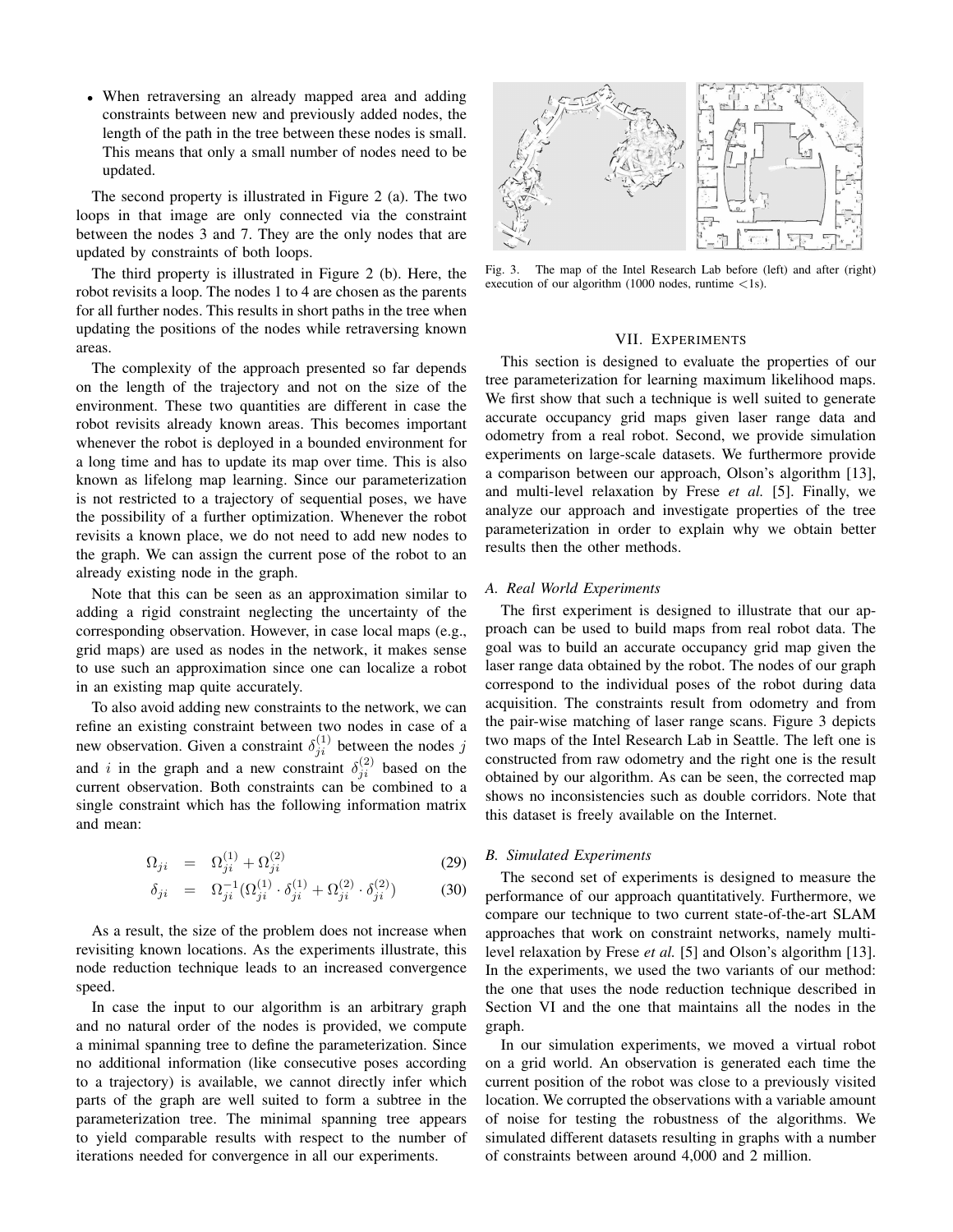

Fig. 4. Results of Olson's algorithm (first row) and our approach (second row) after 1, 10, 50, 100, 300 iterations for a network with 64k constraints. The black areas in the images result from constraints between nodes which are not perfectly corrected after the corresponding iteration (for timings see Figure 6).



Fig. 5. The result of MLR strongly depends on the initial configuration of the network. Left: small initial pose error, right: large initial pose error.

Figure 4 depicts a series of graphs obtained by Olson's algorithm and our approach after different iterations. As can be seen, our approach converges faster. Asymptotically, both approaches converge to a similar solution.

In all our experiments, the results of MLR strongly depended on the initial positions of the nodes. In case of a good starting configuration, MLR converges to an accurate solution similar to our approach as shown in Figure 5 (left). Otherwise, it is likely to diverge (right). Olson's approach as well as our technique are more or less independent of the initial poses of the nodes.

To evaluate our technique quantitatively, we first measured the error in the network after each iteration. The left image of Figure 6 depicts a statistical experiments over 10 networks with the same topology but different noise realizations. As can be seen, our approach converges significantly faster than the approach of Olson *et al.* For medium size networks, both approaches converge asymptotically to approximatively the same error value (see middle image). For large networks, the high number of iterations needed for Olson's approach prevented us from showing this convergence experimentally. Due to the sake of brevity, we omitted comparisons to EKF and Gauss Seidel relaxation because Olson *et al.* already showed that their approach outperforms such techniques.

Additionally, we evaluated in Figure 6 (right) the average computation time per iteration of the different approaches. As a result of personal communication with Edwin Olson, we furthermore analyzed a variant of his approach which is restricted to spherical covariances. It yields similar execution



Fig. 7. The average amplitude of the oscillations of the nodes due to the antagonistic effects of different constraints.

times *per iteration* than our approach. However, this restricted variant has still the same converge speed with respect to the number of iterations than Olson's unrestricted technique. As can be seen from that picture, our node reduction technique speeds up the computations up to a factor of 20.

# *C. Analysis of the Algorithm*

The experiments presented above illustrated that our algorithm offers significant improvements compared to both other techniques. The goal of this section is to experimentally point out the reasons for these improvements.

The presented tree parameterization allows us to decompose the optimization of the whole graph into a set of weakly interacting problems. A good measure for evaluating the interaction between the constraints is the average number  $l$ of updated nodes per constraint. For example, a network with a large value of  $l$  has typically a higher number of interacting constraints compared to networks with low values of l. In all experiments, our approach had a value between 3 and 7. In contrast to that, this values varies between 60 and 17,000 in Olson's approach on the same networks. Note that such a high average path length reduces the convergence speed of Olson's algorithm but does not introduce a higher complexity.

The optimization approach used in this paper as well as in Olson's algorithm updates for each constraint the involved nodes to minimize the error in the network. As a result, different constraints can update poses in an antagonistic way during one iteration. This leads to oscillations in the position